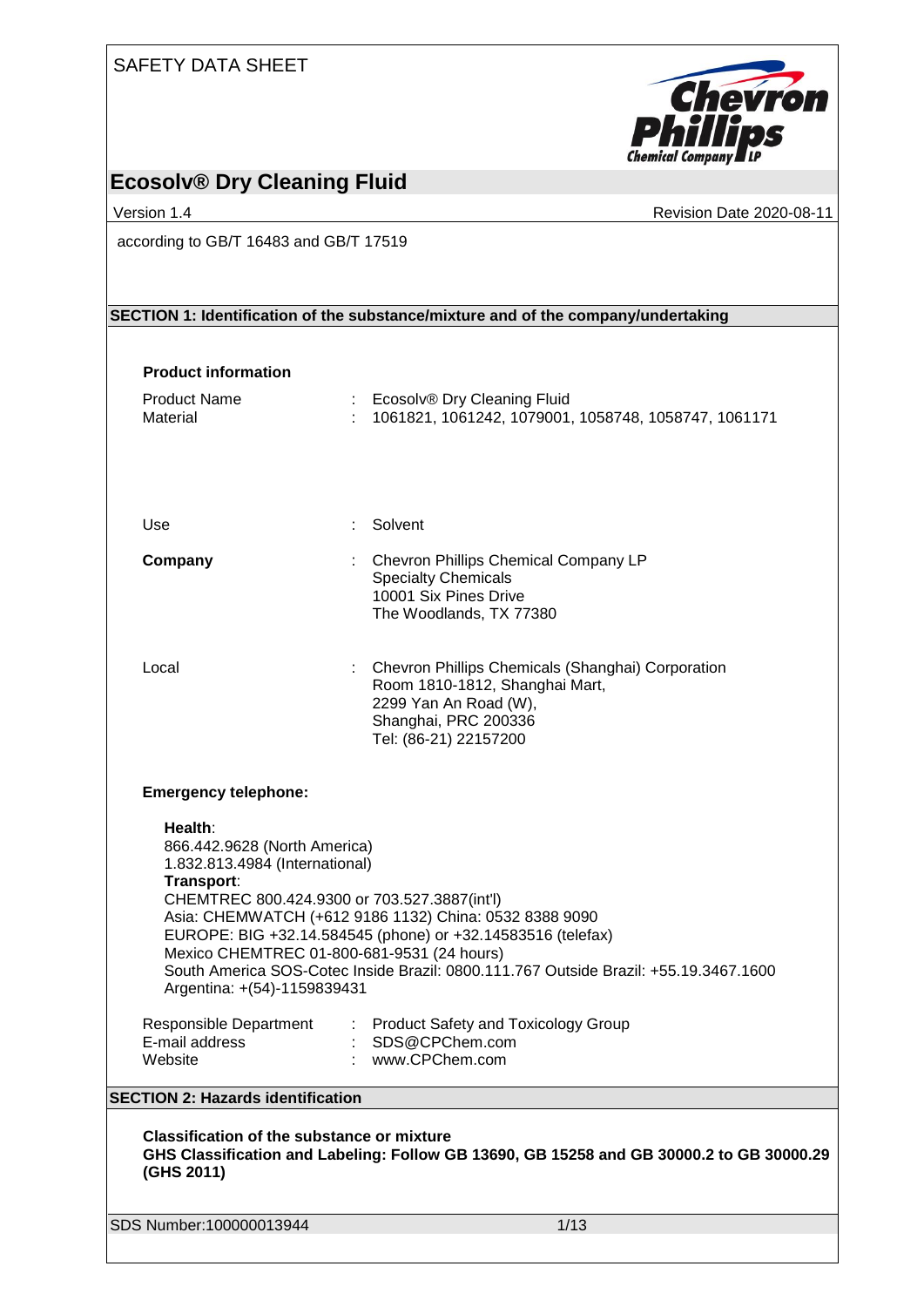SAFETY DATA SHEET

Version 1.4 Revision Date 2020-08-11

| <b>Emergency Overview</b>                                |                                                                                                                                                                                                                                                                                                                                                                                                                                                                                                                                                                                                              |
|----------------------------------------------------------|--------------------------------------------------------------------------------------------------------------------------------------------------------------------------------------------------------------------------------------------------------------------------------------------------------------------------------------------------------------------------------------------------------------------------------------------------------------------------------------------------------------------------------------------------------------------------------------------------------------|
| Danger<br>Form: Liquid<br>hydrocarbon<br>Hazards         | <b>Physical state:</b> Liquid Color: Colorless at room temperature<br>Odor: mild<br>: Combustible liquid. May be fatal if swallowed and enters<br>airways.                                                                                                                                                                                                                                                                                                                                                                                                                                                   |
| <b>Classification</b>                                    |                                                                                                                                                                                                                                                                                                                                                                                                                                                                                                                                                                                                              |
|                                                          | : Flammable liquids, Category 4<br>Aspiration hazard, Category 1                                                                                                                                                                                                                                                                                                                                                                                                                                                                                                                                             |
| Labeling                                                 |                                                                                                                                                                                                                                                                                                                                                                                                                                                                                                                                                                                                              |
| Symbol(s)                                                |                                                                                                                                                                                                                                                                                                                                                                                                                                                                                                                                                                                                              |
| Signal Word                                              | Danger                                                                                                                                                                                                                                                                                                                                                                                                                                                                                                                                                                                                       |
| <b>Hazard Statements</b>                                 | : H227: Combustible liquid.<br>H304: May be fatal if swallowed and enters airways.                                                                                                                                                                                                                                                                                                                                                                                                                                                                                                                           |
| <b>Precautionary Statements</b>                          | <b>Prevention:</b><br>P210: Keep away from heat/ sparks/ open flames/ hot<br>surfaces. No smoking.<br>P280: Wear protective gloves/ eye protection/face protection.<br><b>Response:</b><br>P301+P310:<br>IF SWALLOWED: Immediately call a POISON<br>CENTER/doctor.<br>P331: Do NOT induce vomiting.<br>In case of fire: Use dry sand, dry chemical or<br>P370+P378:<br>alcohol-resistant foam to extinguish.<br>Storage:<br>P403 + P235: Store in a well-ventilated place. Keep cool.<br>P405: Store locked up.<br>Disposal:<br>P501: Dispose of contents/ container to an approved waste<br>disposal plant. |
| <b>SECTION 3: Composition/information on ingredients</b> |                                                                                                                                                                                                                                                                                                                                                                                                                                                                                                                                                                                                              |
| Synonyms                                                 | Isoalkanes<br>Aliphatic hydrocarbon<br>Isoparaffins                                                                                                                                                                                                                                                                                                                                                                                                                                                                                                                                                          |
| Molecular formula                                        | Mixture                                                                                                                                                                                                                                                                                                                                                                                                                                                                                                                                                                                                      |
| SDS Number:100000013944                                  | 2/13                                                                                                                                                                                                                                                                                                                                                                                                                                                                                                                                                                                                         |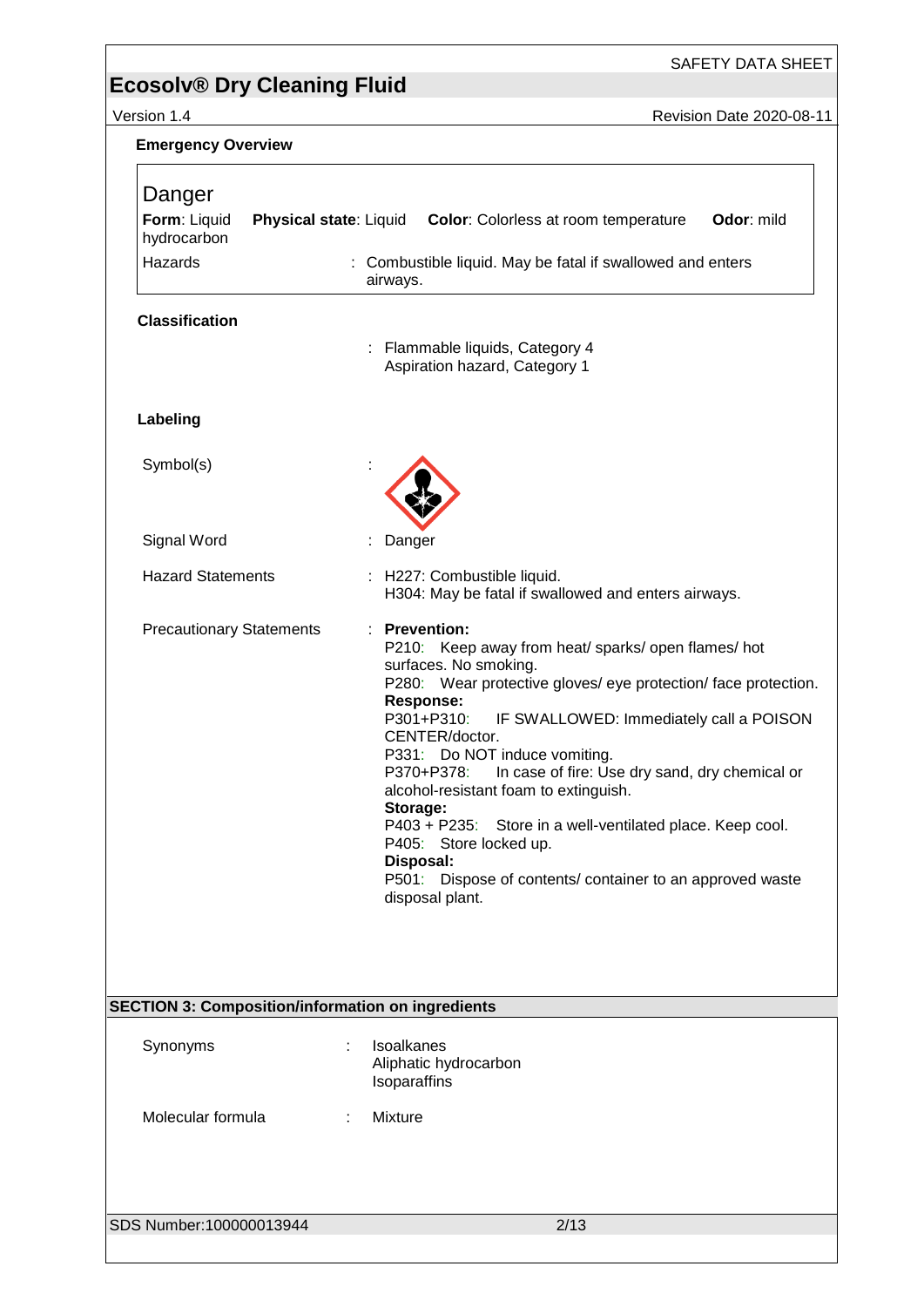SAFETY DATA SHEET

Version 1.4 Revision Date 2020-08-11

| Chemical name                                     |                              |                          | CAS-No. / EINECS-No.                                                                                                                                                                     | Concentration<br>$[wt\%]$ |
|---------------------------------------------------|------------------------------|--------------------------|------------------------------------------------------------------------------------------------------------------------------------------------------------------------------------------|---------------------------|
| C12-C14 Isoalkanes                                |                              |                          | 68551-19-9                                                                                                                                                                               | 99.9                      |
| <b>SECTION 4: First aid measures</b>              |                              |                          |                                                                                                                                                                                          |                           |
| General advice                                    |                              |                          | Move out of dangerous area. Show this material safety data<br>sheet to the doctor in attendance. Material may produce a<br>serious, potentially fatal pneumonia if swallowed or vomited. |                           |
| If inhaled                                        |                              |                          | If unconscious, place in recovery position and seek medical<br>advice. If symptoms persist, call a physician.                                                                            |                           |
| In case of skin contact                           | ÷                            |                          | If on skin, rinse well with water. If on clothes, remove clothes.                                                                                                                        |                           |
| In case of eye contact                            |                              |                          | Flush eyes with water as a precaution. Remove contact<br>lenses. Protect unharmed eye. Keep eye wide open while<br>rinsing. If eye irritation persists, consult a specialist.            |                           |
| If swallowed                                      |                              |                          | Keep respiratory tract clear. Never give anything by mouth to<br>an unconscious person. If symptoms persist, call a physician.<br>Take victim immediately to hospital.                   |                           |
| <b>SECTION 5: Firefighting measures</b>           |                              |                          |                                                                                                                                                                                          |                           |
| Flash point                                       | t.                           | 61.1°C (142.0°F)         | Method: Tag closed cup                                                                                                                                                                   |                           |
| Autoignition temperature                          | ÷.                           | No data available        |                                                                                                                                                                                          |                           |
| Suitable extinguishing<br>media                   |                              | Carbon dioxide (CO2).    |                                                                                                                                                                                          |                           |
| Unsuitable extinguishing<br>media                 | $\mathcal{L}_{\mathrm{max}}$ | High volume water jet.   |                                                                                                                                                                                          |                           |
| Special protective<br>equipment for fire-fighters |                              | necessary.               | Wear self-contained breathing apparatus for firefighting if                                                                                                                              |                           |
| Further information                               |                              | fully closed containers. | For safety reasons in case of fire, cans should be stored<br>separately in closed containments. Use a water spray to cool                                                                |                           |
| Fire and explosion<br>protection                  |                              | sources of ignition.     | Do not spray on an open flame or any other incandescent<br>material. Keep away from open flames, hot surfaces and                                                                        |                           |
| Hazardous decomposition<br>products               |                              |                          | Carbon Dioxide. Carbon oxides.                                                                                                                                                           |                           |
| <b>SECTION 6: Accidental release measures</b>     |                              |                          |                                                                                                                                                                                          |                           |
| Personal precautions                              |                              |                          | Use personal protective equipment. Ensure adequate                                                                                                                                       |                           |
| SDS Number:100000013944                           |                              |                          | 3/13                                                                                                                                                                                     |                           |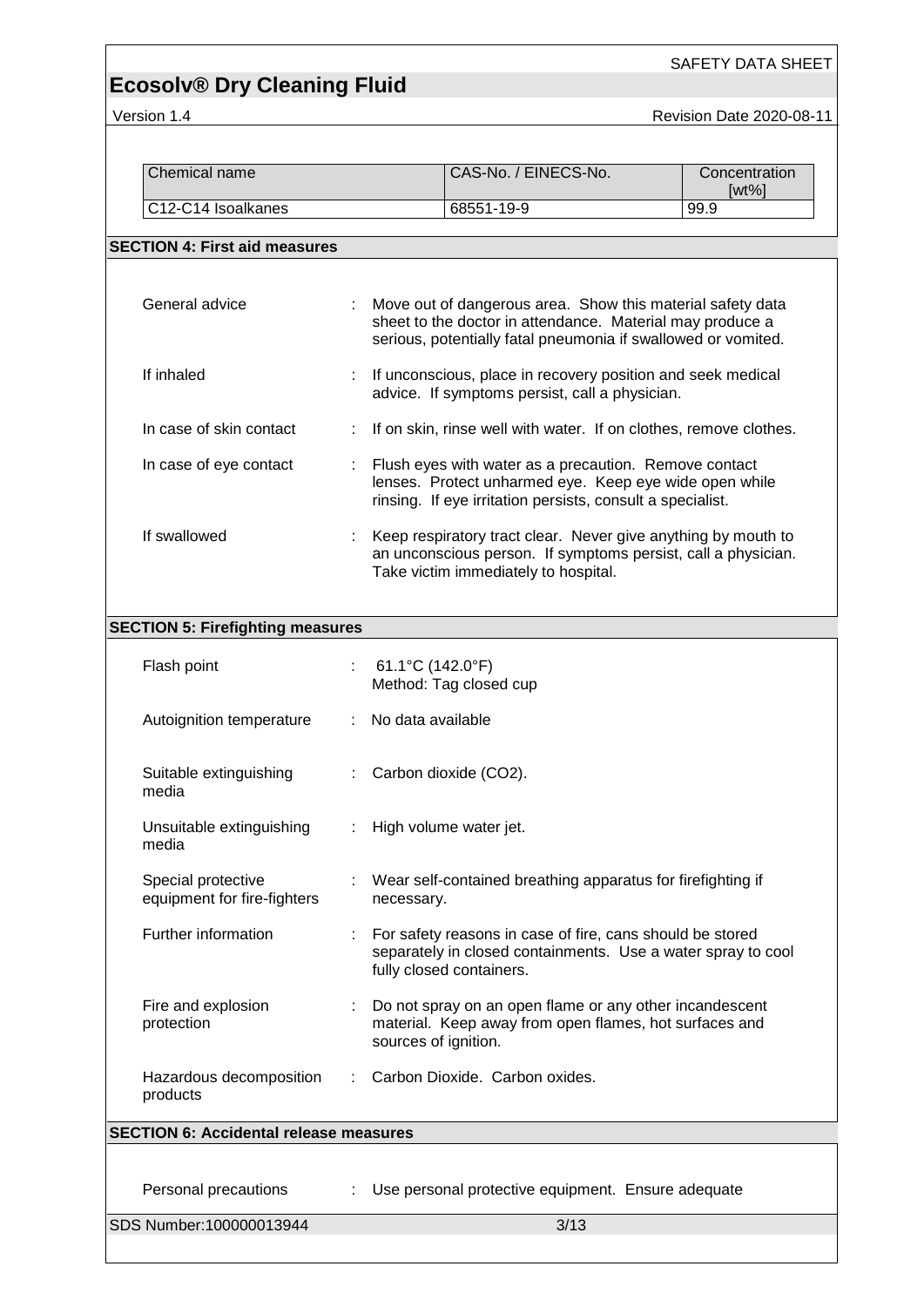| <b>Ecosolv® Dry Cleaning Fluid</b><br>Version 1.4<br>Revision Date 2020-08-11<br>ventilation.<br>Environmental precautions<br>Prevent product from entering drains. Prevent further leakage<br>÷<br>or spillage if safe to do so. If the product contaminates rivers<br>and lakes or drains inform respective authorities.                                                                                                                                                                                                 |  |
|----------------------------------------------------------------------------------------------------------------------------------------------------------------------------------------------------------------------------------------------------------------------------------------------------------------------------------------------------------------------------------------------------------------------------------------------------------------------------------------------------------------------------|--|
|                                                                                                                                                                                                                                                                                                                                                                                                                                                                                                                            |  |
|                                                                                                                                                                                                                                                                                                                                                                                                                                                                                                                            |  |
|                                                                                                                                                                                                                                                                                                                                                                                                                                                                                                                            |  |
| Contain spillage, and then collect with non-combustible<br>Methods for cleaning up<br>absorbent material, (e.g. sand, earth, diatomaceous earth,<br>vermiculite) and place in container for disposal according to<br>local / national regulations (see section 13). Keep in suitable,<br>closed containers for disposal.                                                                                                                                                                                                   |  |
| <b>SECTION 7: Handling and storage</b>                                                                                                                                                                                                                                                                                                                                                                                                                                                                                     |  |
| <b>Handling</b>                                                                                                                                                                                                                                                                                                                                                                                                                                                                                                            |  |
| Advice on safe handling<br>Avoid formation of aerosol. Do not breathe vapors/dust. For<br>personal protection see section 8. Smoking, eating and<br>drinking should be prohibited in the application area. Provide<br>sufficient air exchange and/or exhaust in work rooms. Dispose<br>of rinse water in accordance with local and national<br>regulations.                                                                                                                                                                |  |
| Advice on protection<br>Do not spray on an open flame or any other incandescent<br>against fire and explosion<br>material. Keep away from open flames, hot surfaces and<br>sources of ignition.                                                                                                                                                                                                                                                                                                                            |  |
| <b>Storage</b>                                                                                                                                                                                                                                                                                                                                                                                                                                                                                                             |  |
| No smoking. Keep in a well-ventilated place. Observe label<br>Requirements for storage<br>÷<br>areas and containers<br>precautions. Electrical installations / working materials must<br>comply with the technological safety standards.                                                                                                                                                                                                                                                                                   |  |
| Use<br>Solvent                                                                                                                                                                                                                                                                                                                                                                                                                                                                                                             |  |
| <b>SECTION 8: Exposure controls/personal protection</b>                                                                                                                                                                                                                                                                                                                                                                                                                                                                    |  |
| Ingredients with workplace control parameters                                                                                                                                                                                                                                                                                                                                                                                                                                                                              |  |
| <b>Chevron Phillips Chemical Company LP</b>                                                                                                                                                                                                                                                                                                                                                                                                                                                                                |  |
| Components<br>Value<br>Basis<br>Control parameters<br>Note<br>C12-C14 Isoalkanes<br><b>TWA</b><br>$1,200$ mg/m $3$<br>Manufacturer<br>RCP,                                                                                                                                                                                                                                                                                                                                                                                 |  |
| RCP Reciprocal Calculation Procedure                                                                                                                                                                                                                                                                                                                                                                                                                                                                                       |  |
| СN<br>Components<br><b>Basis</b><br>Value<br>Control parameters<br>Note                                                                                                                                                                                                                                                                                                                                                                                                                                                    |  |
| Not applicable<br><b>Engineering measures</b><br>Adequate ventilation to control airborned concentrations below the exposure guidelines/limits.<br>Consider the potential hazards of this material (see Section 2), applicable exposure limits, job                                                                                                                                                                                                                                                                        |  |
| activities, and other substances in the work place when designing engineering controls and selecting<br>personal protective equipment. If engineering controls or work practices are not adequate to prevent<br>exposure to harmful levels of this material, the personal protective equipment listed below is<br>recommended. The user should read and understand all instructions and limitations supplied with<br>the equipment since protection is usually provided for a limited time or under certain circumstances. |  |
| Personal protective equipment                                                                                                                                                                                                                                                                                                                                                                                                                                                                                              |  |
| SDS Number:100000013944<br>4/13                                                                                                                                                                                                                                                                                                                                                                                                                                                                                            |  |

<u> 1989 - Andrea Barbara, amerikan personal di sebagai personal di sebagai personal di sebagai personal di seba</u>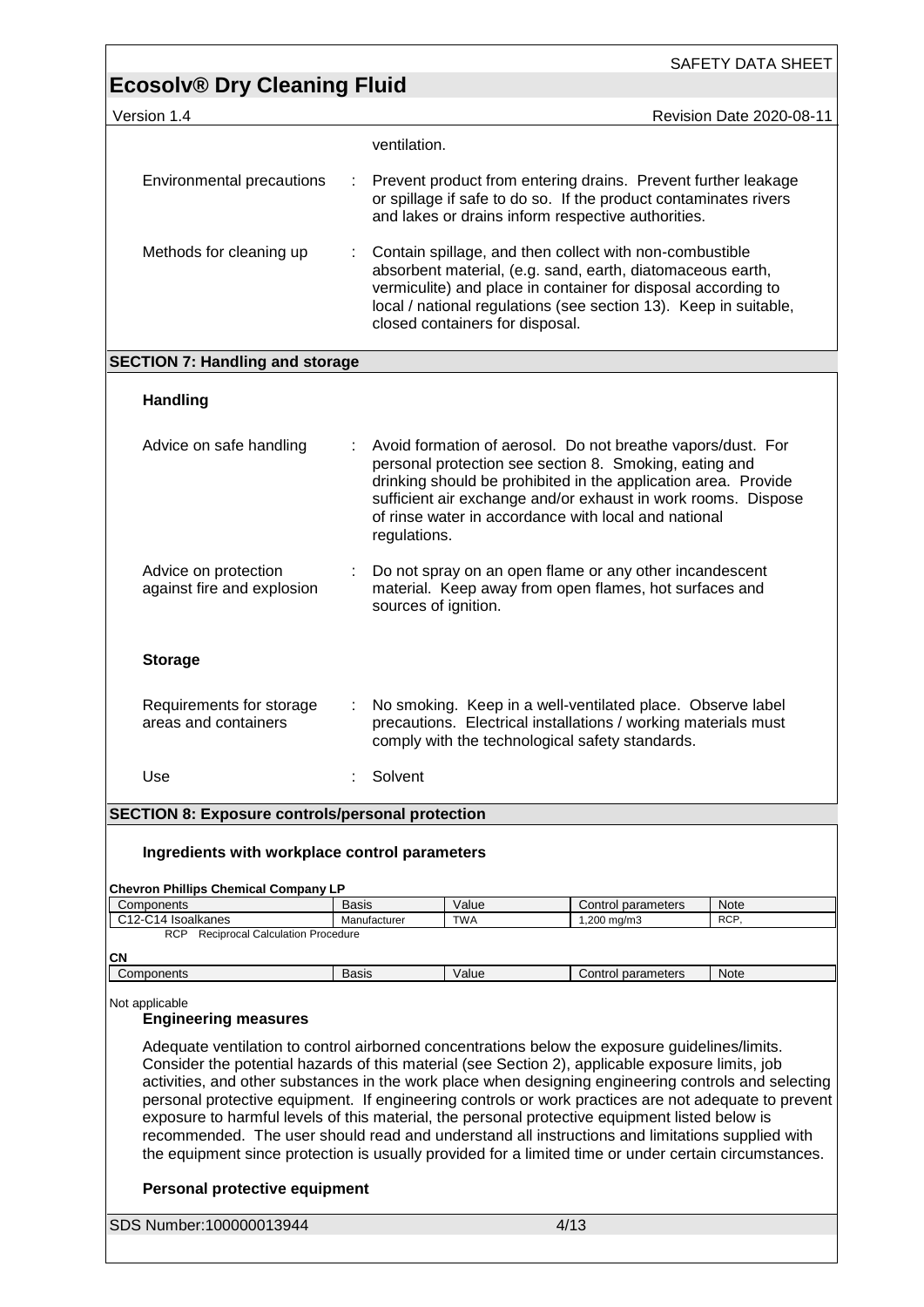SAFETY DATA SHEET

## **Ecosolv® Dry Cleaning Fluid**

version 1.4 **Version 1.4** Revision Date 2020-08-11

| Respiratory protection                                                 | Wear a supplied-air NIOSH approved respirator unless<br>ventilation or other engineering controls are adequate to<br>maintain minimal oxygen content of 19.5% by volume under<br>normal atmospheric pressure. Wear a NIOSH approved<br>respirator that provides protection when working with this<br>material if exposure to harmful levels of airborne material may<br>occur, such as:. Use a positive pressure, air-supplying<br>respirator if there is potential for uncontrolled release, exposure<br>levels are not known, or other circumstances where air-<br>purifying respirators may not provide adequate protection. |
|------------------------------------------------------------------------|---------------------------------------------------------------------------------------------------------------------------------------------------------------------------------------------------------------------------------------------------------------------------------------------------------------------------------------------------------------------------------------------------------------------------------------------------------------------------------------------------------------------------------------------------------------------------------------------------------------------------------|
| Hand protection                                                        | The suitability for a specific workplace should be discussed<br>with the producers of the protective gloves. Please observe<br>the instructions regarding permeability and breakthrough time<br>which are provided by the supplier of the gloves. Also take into<br>consideration the specific local conditions under which the<br>product is used, such as the danger of cuts, abrasion, and the<br>contact time. Gloves should be discarded and replaced if there<br>is any indication of degradation or chemical breakthrough.                                                                                               |
| Eye protection                                                         | Eye wash bottle with pure water. Tightly fitting safety goggles.                                                                                                                                                                                                                                                                                                                                                                                                                                                                                                                                                                |
| Skin and body protection                                               | Choose body protection in relation to its type, to the<br>concentration and amount of dangerous substances, and to the<br>specific work-place. Wear as appropriate:. Flame retardant<br>protective clothing. Footwear protecting against chemicals.                                                                                                                                                                                                                                                                                                                                                                             |
| Hygiene measures<br><b>CECTION 0. Physical and chamical proportios</b> | : When using do not eat or drink. When using do not smoke.<br>Wash hands before breaks and at the end of workday.                                                                                                                                                                                                                                                                                                                                                                                                                                                                                                               |

### **SECTION 9: Physical and chemical properties**

|                                         | Information on basic physical and chemical properties                         |
|-----------------------------------------|-------------------------------------------------------------------------------|
| Appearance                              |                                                                               |
| Form<br>Physical state<br>Color<br>Odor | : Liquid<br>: Liquid<br>: Colorless at room temperature<br>: mild hydrocarbon |
| Safety data                             |                                                                               |
| Flash point                             | : 61.1 °C (142.0 °F)<br>Method: Tag closed cup                                |
| Lower explosion limit                   | : $1.1\%$ (V)                                                                 |
| Upper explosion limit                   | : $6.1\%$ (V)                                                                 |
| Oxidizing properties                    | : No                                                                          |
| Autoignition temperature                | : No data available                                                           |
| Thermal decomposition                   | : No data available                                                           |
| Molecular formula                       | : Mixture                                                                     |
| SDS Number:100000013944                 | 5/13                                                                          |
|                                         |                                                                               |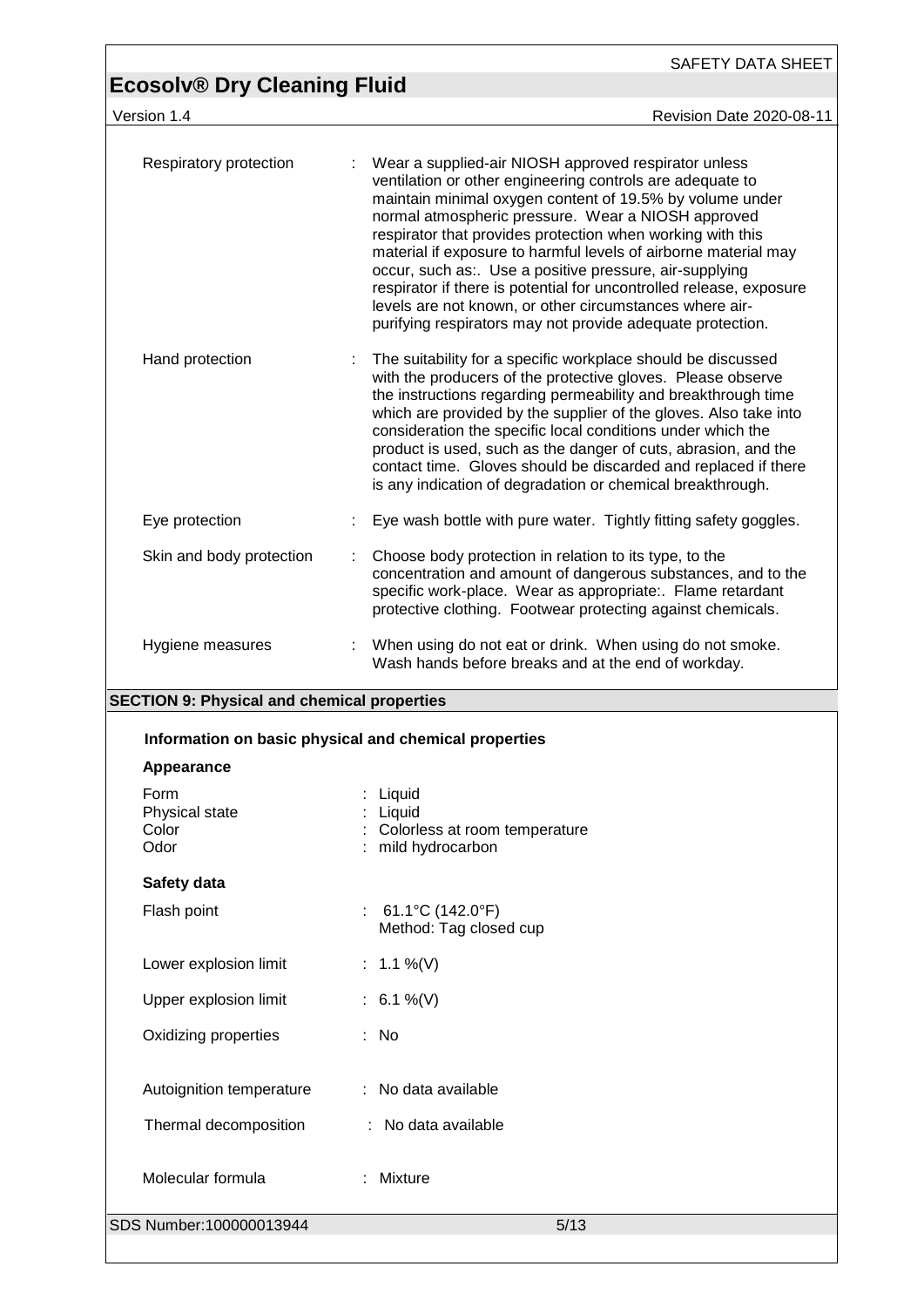| <b>Revision Date 2020-08-11</b> |  |
|---------------------------------|--|
|---------------------------------|--|

| Version 1.4                                 | <b>Revision Date 2020-08-11</b>                                                                                                              |
|---------------------------------------------|----------------------------------------------------------------------------------------------------------------------------------------------|
| Molecular weight                            | : Not applicable                                                                                                                             |
| pH                                          | : 7                                                                                                                                          |
| Pour point                                  | : No data available                                                                                                                          |
| Boiling point/boiling range                 | : $189-208$ °C (372-406°F)                                                                                                                   |
| Vapor pressure                              | : 1.50 MMHG<br>at 38°C (100°F)                                                                                                               |
| Relative density                            | : 0.76<br>at 15.6 °C (60.1 °F)                                                                                                               |
| Water solubility                            | : Negligible                                                                                                                                 |
| Partition coefficient: n-<br>octanol/water  | : No data available                                                                                                                          |
| Viscosity, kinematic                        | : $1.55$ cSt<br>at 38°C (100°F)                                                                                                              |
| Relative vapor density                      | : 3<br>$(Air = 1.0)$                                                                                                                         |
| Evaporation rate                            | $\therefore$ 1                                                                                                                               |
| Percent volatile                            | $:$ > 99 %                                                                                                                                   |
| <b>SECTION 10: Stability and reactivity</b> |                                                                                                                                              |
|                                             |                                                                                                                                              |
| <b>Reactivity</b>                           | : Stable under recommended storage conditions.                                                                                               |
| <b>Chemical stability</b>                   | : This material is considered stable under normal ambient and<br>anticipated storage and handling conditions of temperature<br>and pressure. |
| Possibility of hazardous reactions          |                                                                                                                                              |
| <b>Hazardous reactions</b>                  | : Hazardous reactions: Hazardous polymerization does not<br>occur.                                                                           |
|                                             | Hazardous reactions: Vapors may form explosive mixture with<br>air.                                                                          |
|                                             | Further information: No decomposition if stored and applied as<br>directed.                                                                  |
| <b>Conditions to avoid</b>                  | : Heat, flames and sparks.                                                                                                                   |
| <b>Materials to avoid</b>                   | May react with oxygen and strong oxidizing agents, such as<br>chlorates, nitrates, peroxides, etc.                                           |
|                                             |                                                                                                                                              |

SDS Number:100000013944 6/13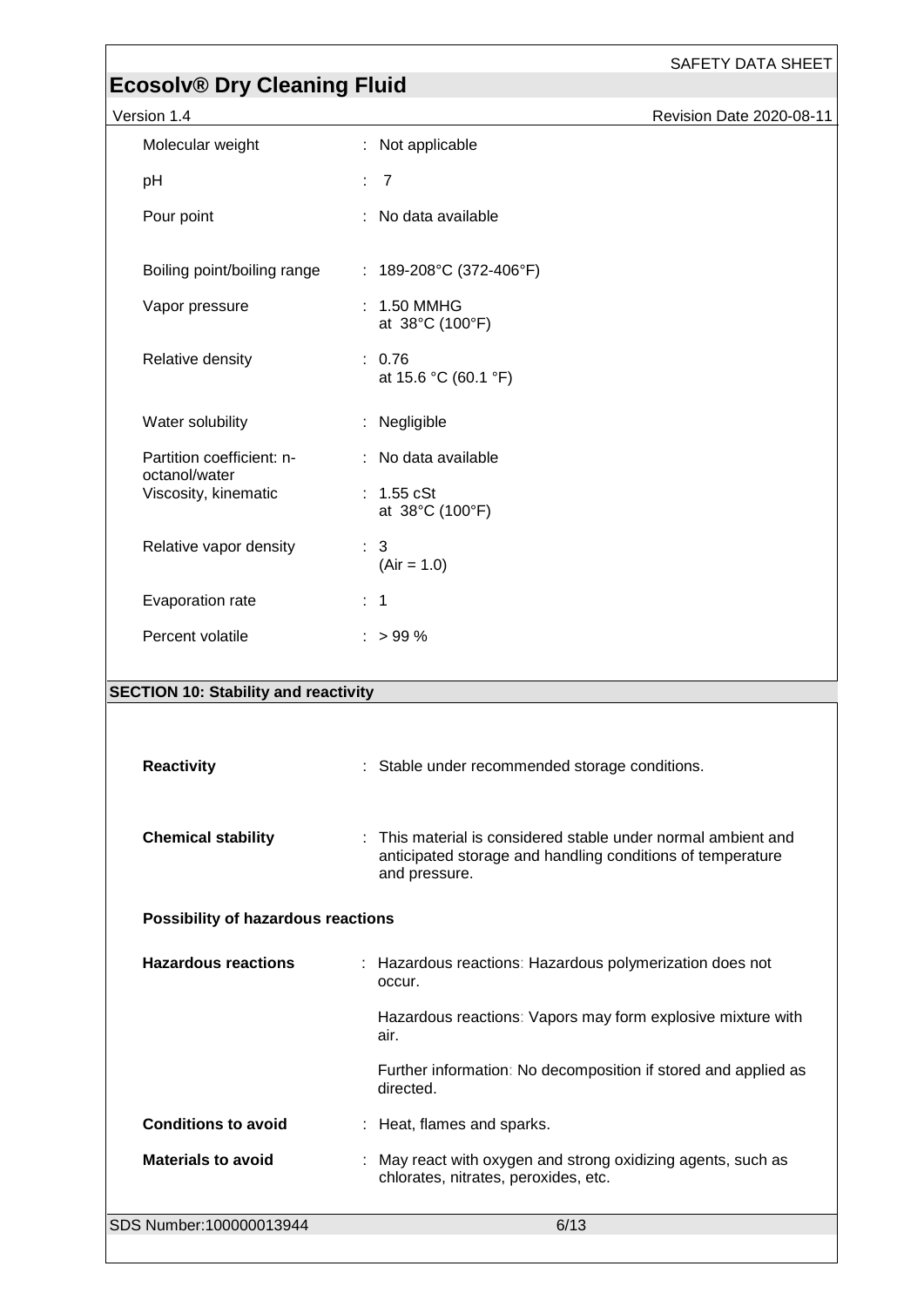| <b>Ecosolv® Dry Cleaning Fluid</b>           |                                                                                                                                                                                                                                                                                                                                                                              |
|----------------------------------------------|------------------------------------------------------------------------------------------------------------------------------------------------------------------------------------------------------------------------------------------------------------------------------------------------------------------------------------------------------------------------------|
| Version 1.4                                  | Revision Date 2020-08-11                                                                                                                                                                                                                                                                                                                                                     |
| <b>Thermal decomposition</b>                 | : No data available                                                                                                                                                                                                                                                                                                                                                          |
| <b>Hazardous decomposition</b><br>products   | : Carbon Dioxide<br>Carbon oxides                                                                                                                                                                                                                                                                                                                                            |
| Other data                                   | No decomposition if stored and applied as directed.                                                                                                                                                                                                                                                                                                                          |
| <b>SECTION 11: Toxicological information</b> |                                                                                                                                                                                                                                                                                                                                                                              |
|                                              |                                                                                                                                                                                                                                                                                                                                                                              |
| <b>Acute oral toxicity</b>                   |                                                                                                                                                                                                                                                                                                                                                                              |
| C12-C14 Isoalkanes                           | : LD50: $> 5,000$ mg/kg<br>Species: Rat<br>Sex: male and female<br>Method: OECD Test Guideline 401<br>Information given is based on data obtained from similar<br>substances.                                                                                                                                                                                                |
| <b>Acute inhalation toxicity</b>             |                                                                                                                                                                                                                                                                                                                                                                              |
| C12-C14 Isoalkanes                           | : LC50: $> 5.3$ mg/l<br>Exposure time: 4 h<br>Species: Rat<br>Sex: male and female<br>Test atmosphere: dust/mist<br>Method: OECD Test Guideline 403<br>An LC50/inhalation/4h/rat could not be determined because<br>no mortality of rats was observed at the maximum achievable<br>concentration.<br>Information given is based on data obtained from similar<br>substances. |
| <b>Acute dermal toxicity</b>                 |                                                                                                                                                                                                                                                                                                                                                                              |
| C12-C14 Isoalkanes                           | : LD50: $> 2,000$ mg/kg<br>Species: Rabbit<br>Sex: male and female<br>Method: OECD Test Guideline 402<br>Information given is based on data obtained from similar<br>substances.                                                                                                                                                                                             |
| <b>Skin irritation</b>                       |                                                                                                                                                                                                                                                                                                                                                                              |
| C12-C14 Isoalkanes                           | : No skin irritation<br>Information given is based on data obtained from similar<br>substances.                                                                                                                                                                                                                                                                              |
| <b>Eye irritation</b><br>C12-C14 Isoalkanes  | : No eye irritation<br>Information given is based on data obtained from similar<br>substances.                                                                                                                                                                                                                                                                               |
| <b>Sensitization</b>                         |                                                                                                                                                                                                                                                                                                                                                                              |
| SDS Number:100000013944                      | 7/13                                                                                                                                                                                                                                                                                                                                                                         |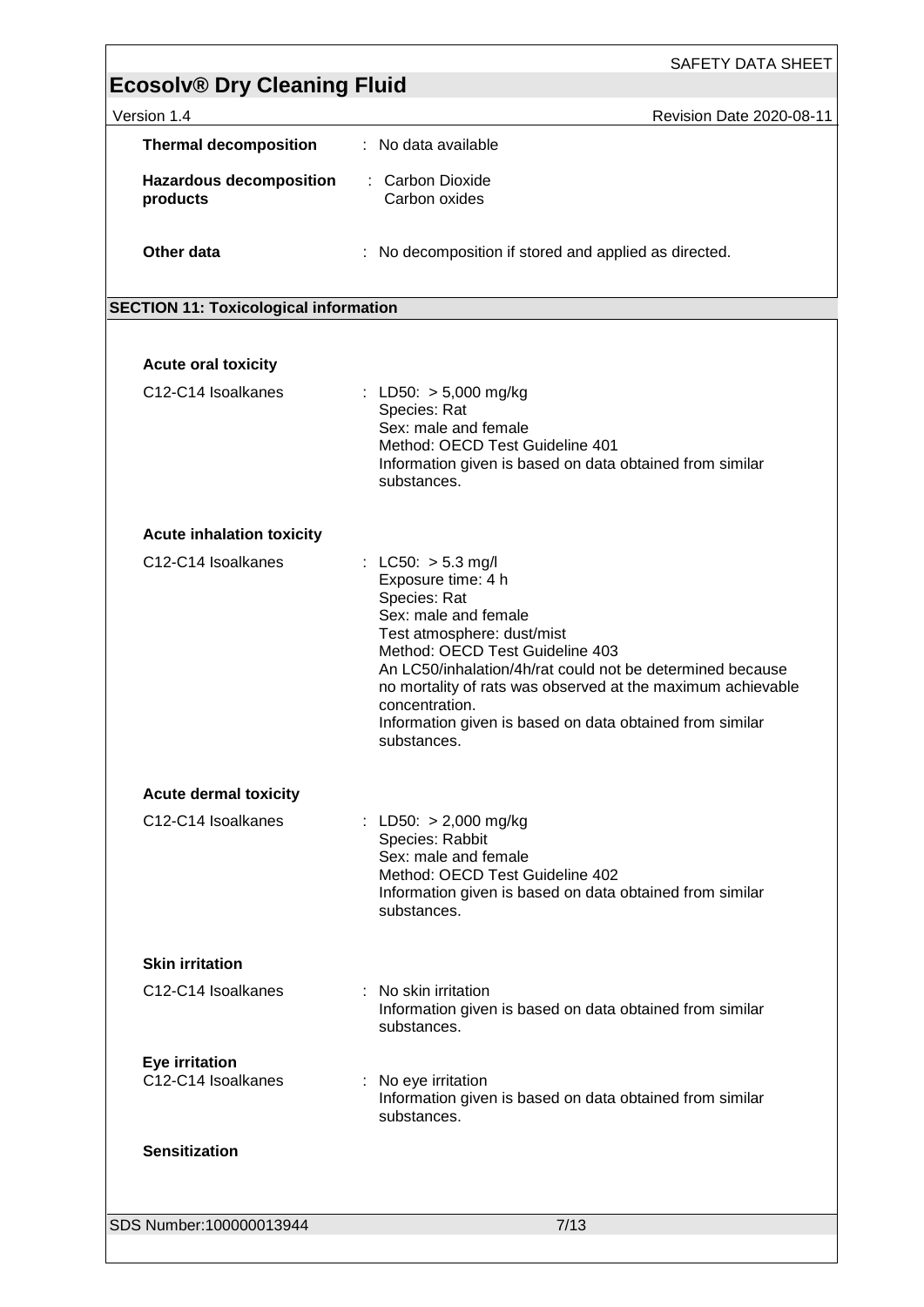| Version 1.4                   | Revision Date 2020-08-11                                                                                                                                                                                                                                                                                                                               |
|-------------------------------|--------------------------------------------------------------------------------------------------------------------------------------------------------------------------------------------------------------------------------------------------------------------------------------------------------------------------------------------------------|
| C12-C14 Isoalkanes            | Did not cause sensitization on laboratory animals.<br>Information given is based on data obtained from similar<br>substances.                                                                                                                                                                                                                          |
| <b>Repeated dose toxicity</b> |                                                                                                                                                                                                                                                                                                                                                        |
| C12-C14 Isoalkanes            | Species: Rat, male and female<br>Sex: male and female<br>Application Route: oral gavage<br>Dose: 500, 2500, 5000 mg/kg/d<br>Exposure time: 13 wk<br>Number of exposures: daily<br>NOEL: $>= 5000$ mg/kg/d<br>Method: OECD Test Guideline 408<br>No adverse effects expected<br>Information given is based on data obtained from similar<br>substances. |
|                               | Species: Rat, male and female<br>Sex: male and female<br><b>Application Route: Dermal</b><br>Dose: 165, 330, 495 mg/kg<br>Exposure time: 13 wk<br>Number of exposures: 5 d/wk<br>NOEL: $>$ 495 mg/kg/d<br>Method: OECD Guideline 411<br>No adverse effects expected<br>Information given is based on data obtained from similar<br>substances.         |
|                               | Species: Rat, male and female<br>Sex: male and female<br>Application Route: Inhalation<br>Dose: 5, 10, 30 mg/L<br>Exposure time: 90 d<br>Number of exposures: 6 h/d<br>$NOEL: > 30$ mg/l<br>Method: OECD Test Guideline 413<br>No adverse effects expected<br>Information given is based on data obtained from similar<br>substances.                  |
| <b>Genotoxicity in vitro</b>  |                                                                                                                                                                                                                                                                                                                                                        |
| C12-C14 Isoalkanes            | : Test Type: Ames test<br>Metabolic activation: with and without metabolic activation<br>Result: negative                                                                                                                                                                                                                                              |
|                               | Test Type: Mouse lymphoma assay<br>Metabolic activation: with and without metabolic activation<br>Result: negative                                                                                                                                                                                                                                     |
|                               | Test Type: Sister Chromatid Exchange Assay<br>Metabolic activation: with and without metabolic activation<br>Result: negative                                                                                                                                                                                                                          |
| <b>Reproductive toxicity</b>  |                                                                                                                                                                                                                                                                                                                                                        |
| C12-C14 Isoalkanes            | : Species: Rat                                                                                                                                                                                                                                                                                                                                         |
| SDS Number: 100000013944      | 8/13                                                                                                                                                                                                                                                                                                                                                   |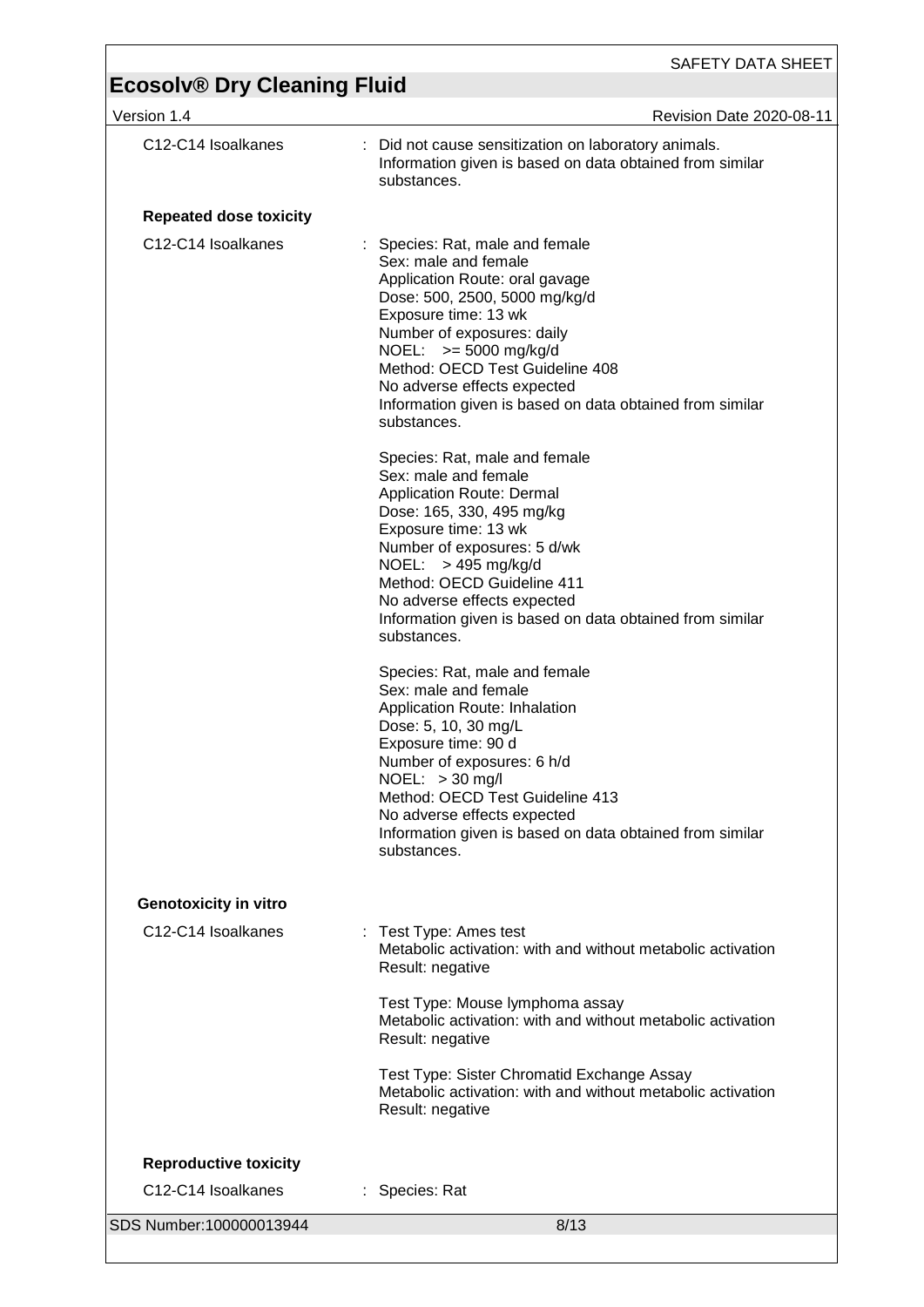| Revision Date 2020-08-11<br>Sex: male and female<br>Application Route: oral gavage<br>Dose: 50, 200, 750 mg/kg/bw/d<br>Number of exposures: daily<br>Test period: 70 d<br>Method: OECD Test Guideline 416<br>NOAEL Parent: >750 mg/kg/bw/d<br>NOAEL F1: >750 mg/kg/bw/d<br>No adverse effects expected<br>Information given is based on data obtained from similar<br>substances.<br>May be fatal if swallowed and enters airways. |
|------------------------------------------------------------------------------------------------------------------------------------------------------------------------------------------------------------------------------------------------------------------------------------------------------------------------------------------------------------------------------------------------------------------------------------|
|                                                                                                                                                                                                                                                                                                                                                                                                                                    |
|                                                                                                                                                                                                                                                                                                                                                                                                                                    |
|                                                                                                                                                                                                                                                                                                                                                                                                                                    |
|                                                                                                                                                                                                                                                                                                                                                                                                                                    |
| Carcinogenicity: Not available<br>Mutagenicity: Tests on bacterial or mammalian cell cultures<br>did not show mutagenic effects., In vivo tests did not show<br>mutagenic effects<br>Teratogenicity: Animal testing did not show any effects on<br>fetal development.<br>Reproductive toxicity: Animal testing did not show any effects<br>on fertility.                                                                           |
| Solvents may degrease the skin.                                                                                                                                                                                                                                                                                                                                                                                                    |
|                                                                                                                                                                                                                                                                                                                                                                                                                                    |
|                                                                                                                                                                                                                                                                                                                                                                                                                                    |
| 1,000 mg/l<br>Exposure time: 96 h<br>Species: Salmo gairdneri (Rainbow trout)                                                                                                                                                                                                                                                                                                                                                      |
| : 1,000 mg/l<br>Exposure time: 48 h<br>Species: Daphnia magna (Water flea)                                                                                                                                                                                                                                                                                                                                                         |
|                                                                                                                                                                                                                                                                                                                                                                                                                                    |
| : EL50: $> 1,000$ mg/l<br>Exposure time: 72 h<br>Species: Pseudokirchneriella subcapitata (green algae)<br>Growth inhibition Method: OECD Test Guideline 201<br>Information given is based on data obtained from similar<br>substances.                                                                                                                                                                                            |
|                                                                                                                                                                                                                                                                                                                                                                                                                                    |
|                                                                                                                                                                                                                                                                                                                                                                                                                                    |
|                                                                                                                                                                                                                                                                                                                                                                                                                                    |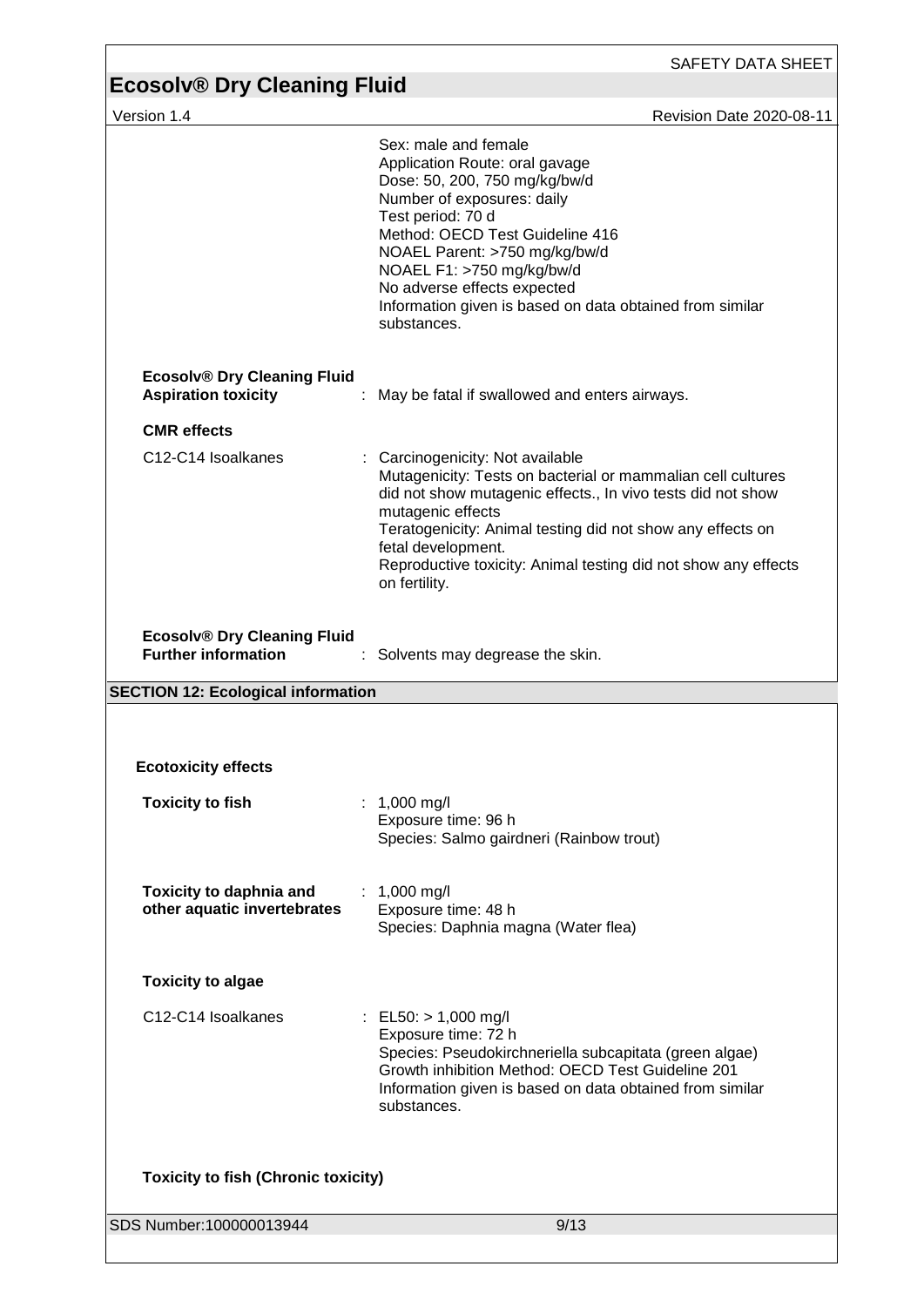| Version 1.4                                                                                                                                                                                                                                                                                                                                                                                                                                                                                                                                                                                       | Revision Date 2020-08-11                                                                                                                                               |  |  |  |  |
|---------------------------------------------------------------------------------------------------------------------------------------------------------------------------------------------------------------------------------------------------------------------------------------------------------------------------------------------------------------------------------------------------------------------------------------------------------------------------------------------------------------------------------------------------------------------------------------------------|------------------------------------------------------------------------------------------------------------------------------------------------------------------------|--|--|--|--|
| C12-C14 Isoalkanes                                                                                                                                                                                                                                                                                                                                                                                                                                                                                                                                                                                | : No data available:                                                                                                                                                   |  |  |  |  |
|                                                                                                                                                                                                                                                                                                                                                                                                                                                                                                                                                                                                   |                                                                                                                                                                        |  |  |  |  |
|                                                                                                                                                                                                                                                                                                                                                                                                                                                                                                                                                                                                   | Toxicity to daphnia and other aquatic invertebrates (Chronic toxicity)                                                                                                 |  |  |  |  |
| C12-C14 Isoalkanes                                                                                                                                                                                                                                                                                                                                                                                                                                                                                                                                                                                | : No data available                                                                                                                                                    |  |  |  |  |
| Biodegradability                                                                                                                                                                                                                                                                                                                                                                                                                                                                                                                                                                                  | : Expected to be biodegradable                                                                                                                                         |  |  |  |  |
| Elimination information (persistence and degradability)                                                                                                                                                                                                                                                                                                                                                                                                                                                                                                                                           |                                                                                                                                                                        |  |  |  |  |
| Bioaccumulation                                                                                                                                                                                                                                                                                                                                                                                                                                                                                                                                                                                   |                                                                                                                                                                        |  |  |  |  |
| C12-C14 Isoalkanes                                                                                                                                                                                                                                                                                                                                                                                                                                                                                                                                                                                | : The product may be accumulated in organisms.                                                                                                                         |  |  |  |  |
| Mobility                                                                                                                                                                                                                                                                                                                                                                                                                                                                                                                                                                                          |                                                                                                                                                                        |  |  |  |  |
| C12-C14 Isoalkanes                                                                                                                                                                                                                                                                                                                                                                                                                                                                                                                                                                                | : immobile                                                                                                                                                             |  |  |  |  |
| Results of PBT assessment<br>C12-C14 Isoalkanes                                                                                                                                                                                                                                                                                                                                                                                                                                                                                                                                                   | : Non-classified PBT substance, Non-classified vPvB substance                                                                                                          |  |  |  |  |
| Additional ecological<br>information<br><b>Ecotoxicology Assessment</b>                                                                                                                                                                                                                                                                                                                                                                                                                                                                                                                           | : No data available                                                                                                                                                    |  |  |  |  |
| Short-term (acute) aquatic hazard<br>C12-C14 Isoalkanes                                                                                                                                                                                                                                                                                                                                                                                                                                                                                                                                           | : This material is not expected to be harmful to aquatic<br>organisms.                                                                                                 |  |  |  |  |
| Long-term (chronic) aquatic hazard<br>C12-C14 Isoalkanes<br>: This material is not expected to be harmful to aquatic<br>organisms.                                                                                                                                                                                                                                                                                                                                                                                                                                                                |                                                                                                                                                                        |  |  |  |  |
| <b>SECTION 13: Disposal considerations</b>                                                                                                                                                                                                                                                                                                                                                                                                                                                                                                                                                        |                                                                                                                                                                        |  |  |  |  |
|                                                                                                                                                                                                                                                                                                                                                                                                                                                                                                                                                                                                   |                                                                                                                                                                        |  |  |  |  |
| The information in this SDS pertains only to the product as shipped.<br>Use material for its intended purpose or recycle if possible. This material, if it must be discarded,<br>may meet the criteria of a hazardous waste as defined by US EPA under RCRA (40 CFR 261) or<br>other State and local regulations. Measurement of certain physical properties and analysis for<br>regulated components may be necessary to make a correct determination. If this material is<br>classified as a hazardous waste, federal law requires disposal at a licensed hazardous waste<br>disposal facility. |                                                                                                                                                                        |  |  |  |  |
| Product                                                                                                                                                                                                                                                                                                                                                                                                                                                                                                                                                                                           | Do not dispose of waste into sewer. Do not contaminate<br>ponds, waterways or ditches with chemical or used container.<br>Send to a licensed waste management company. |  |  |  |  |
| Contaminated packaging                                                                                                                                                                                                                                                                                                                                                                                                                                                                                                                                                                            | Empty remaining contents. Dispose of as unused product.<br>Do not re-use empty containers. Do not burn, or use a cutting<br>torch on, the empty drum.                  |  |  |  |  |
|                                                                                                                                                                                                                                                                                                                                                                                                                                                                                                                                                                                                   |                                                                                                                                                                        |  |  |  |  |
| SDS Number:100000013944                                                                                                                                                                                                                                                                                                                                                                                                                                                                                                                                                                           | 10/13                                                                                                                                                                  |  |  |  |  |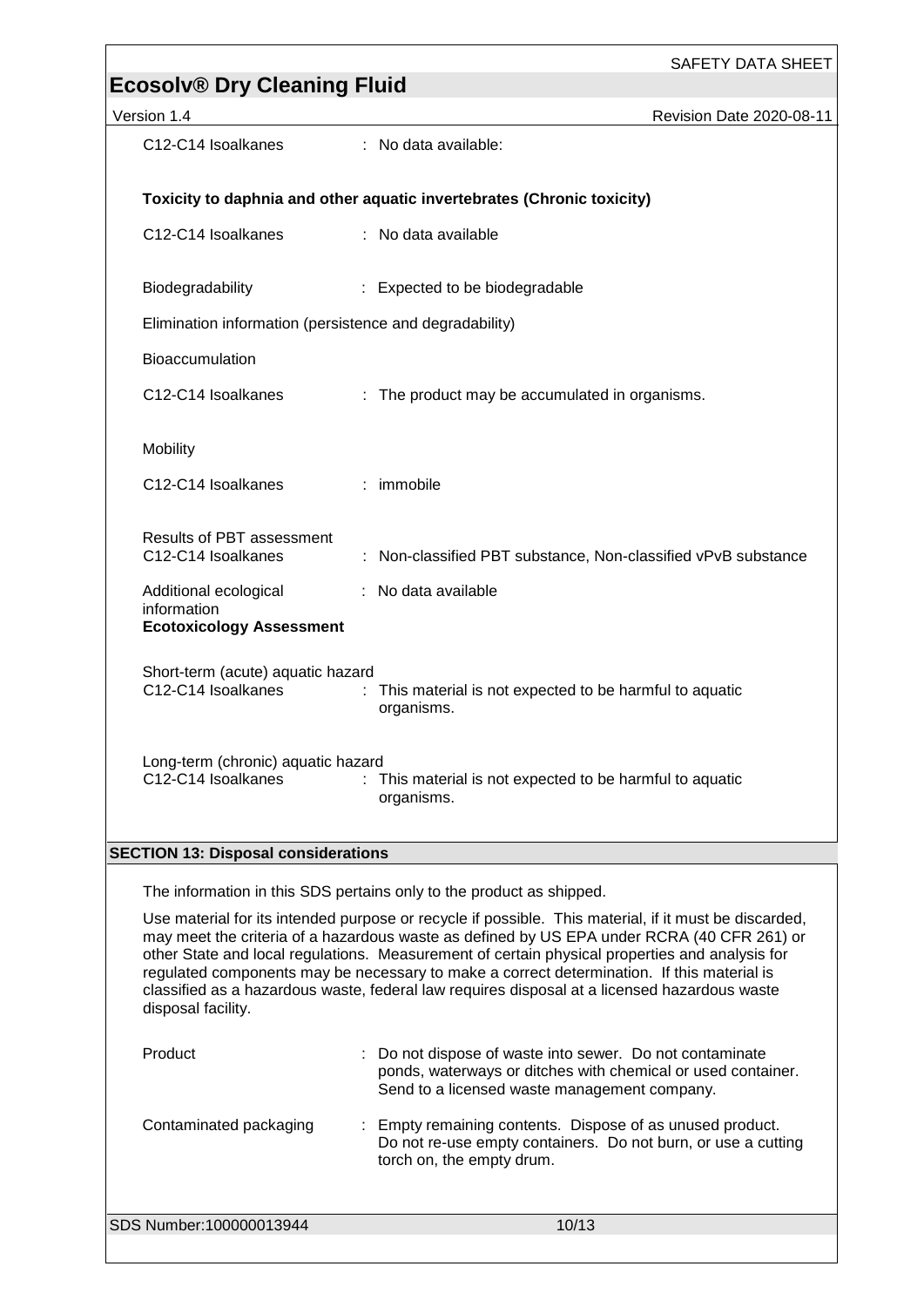SAFETY DATA SHEET

### **Ecosolv® Dry Cleaning Fluid**

Version 1.4 **Australian Controller Controller Controller Controller Controller Revision Date 2020-08-11** 

#### **SECTION 14: Transport information**

**The shipping descriptions shown here are for bulk shipments only, and may not apply to shipments in non-bulk packages (see regulatory definition).**

Consult the appropriate domestic or international mode-specific and quantity-specific Dangerous Goods Regulations for additional shipping description requirements (e.g., technical name or names, etc.) Therefore, the information shown here, may not always agree with the bill of lading shipping description for the material. Flashpoints for the material may vary slightly between the SDS and the bill of lading.

#### **US DOT (UNITED STATES DEPARTMENT OF TRANSPORTATION)**

NOT REGULATED AS A HAZARDOUS MATERIAL OR DANGEROUS GOODS FOR TRANSPORTATION BY THIS AGENCY.

Testing (ASTM D4206) has shown product does not sustain combustion.

#### **IMO / IMDG (INTERNATIONAL MARITIME DANGEROUS GOODS)**

NOT REGULATED AS A HAZARDOUS MATERIAL OR DANGEROUS GOODS FOR TRANSPORTATION BY THIS AGENCY.

#### **IATA (INTERNATIONAL AIR TRANSPORT ASSOCIATION)**

NOT REGULATED AS A HAZARDOUS MATERIAL OR DANGEROUS GOODS FOR TRANSPORTATION BY THIS AGENCY.

#### **ADR (AGREEMENT ON DANGEROUS GOODS BY ROAD (EUROPE))** NOT REGULATED AS A HAZARDOUS MATERIAL OR DANGEROUS GOODS FOR TRANSPORTATION BY THIS AGENCY.

#### **RID (REGULATIONS CONCERNING THE INTERNATIONAL TRANSPORT OF DANGEROUS GOODS (EUROPE))**

NOT REGULATED AS A HAZARDOUS MATERIAL OR DANGEROUS GOODS FOR TRANSPORTATION BY THIS AGENCY.

**ADN (EUROPEAN AGREEMENT CONCERNING THE INTERNATIONAL CARRIAGE OF DANGEROUS GOODS BY INLAND WATERWAYS)**

NOT REGULATED AS A HAZARDOUS MATERIAL OR DANGEROUS GOODS FOR TRANSPORTATION BY THIS AGENCY.

**Transport in bulk according to Annex II of MARPOL 73/78 and the IBC Code**

**SECTION 15: Regulatory information**

**Notification status**

Europe REACH : A substance or substances in this product is not registered or notified to be registered. Importation or

SDS Number:100000013944 11/13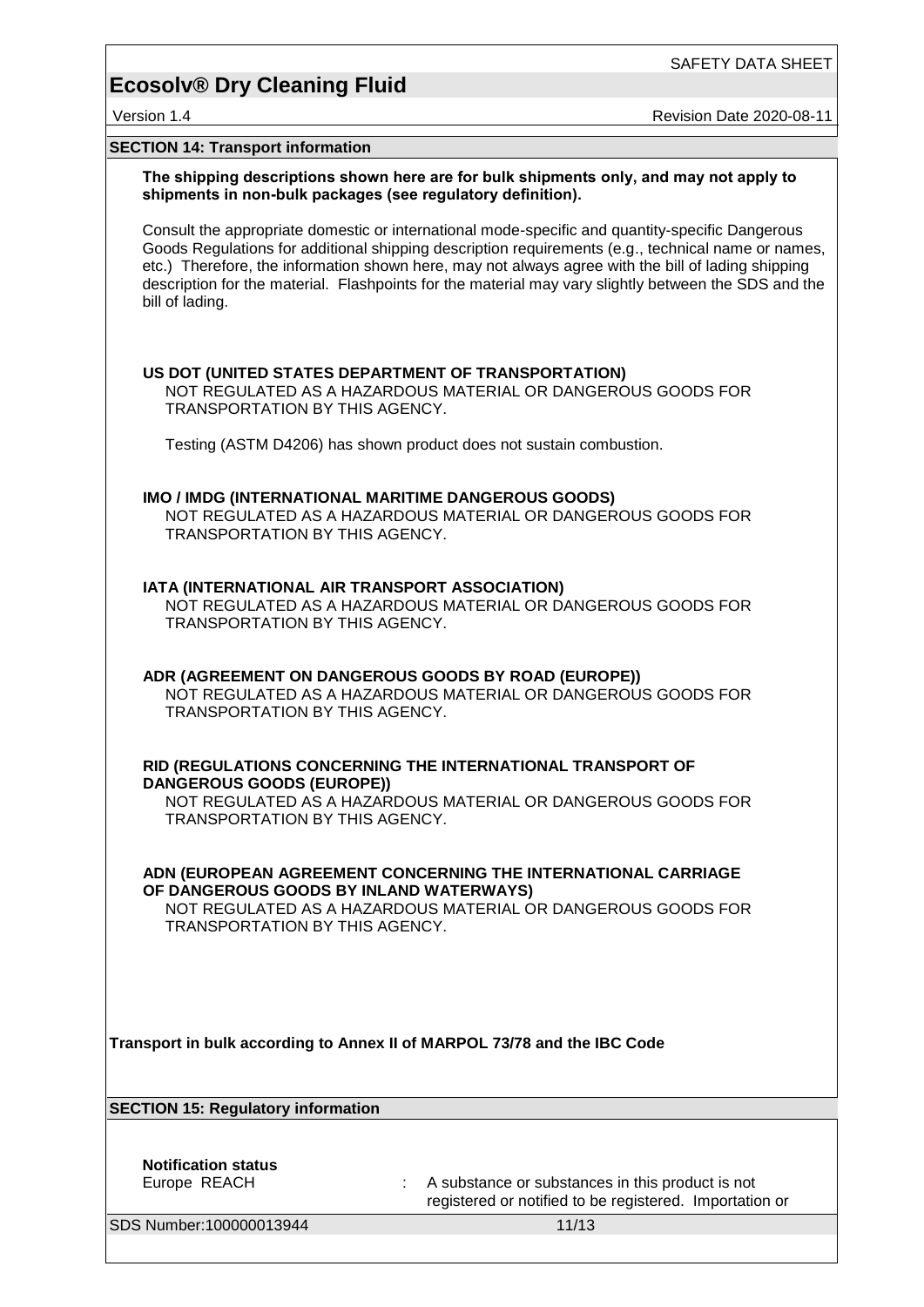| <b>Ecosolv® Dry Cleaning Fluid</b>                                                                 | SAFETY DATA SHEET                                                                                                                                                                                                                                                                                                                                                                |
|----------------------------------------------------------------------------------------------------|----------------------------------------------------------------------------------------------------------------------------------------------------------------------------------------------------------------------------------------------------------------------------------------------------------------------------------------------------------------------------------|
| Version 1.4                                                                                        | <b>Revision Date 2020-08-11</b>                                                                                                                                                                                                                                                                                                                                                  |
|                                                                                                    |                                                                                                                                                                                                                                                                                                                                                                                  |
| Switzerland CH INV<br>United States of America (USA)                                               | manufacture of this product is still permitted provided<br>that it does not exceed the REACH minimum threshold<br>quantity of the non-regulated substances.<br>On the inventory, or in compliance with the inventory<br>On or in compliance with the active portion of the                                                                                                       |
| <b>TSCA</b><br>Canada DSL                                                                          | <b>TSCA</b> inventory<br>All components of this product are on the Canadian                                                                                                                                                                                                                                                                                                      |
| Australia AICS<br>New Zealand NZIoC                                                                | <b>DSL</b><br>On the inventory, or in compliance with the inventory<br>On the inventory, or in compliance with the inventory<br>Notification number: HSR002649                                                                                                                                                                                                                   |
| Japan ENCS<br>Korea KECI                                                                           | On the inventory, or in compliance with the inventory<br>A substance(s) in this product was not registered,<br>notified to be registered, or exempted from registration<br>by CPChem according to K-REACH regulations.<br>Importation or manufacture of this product is still<br>permitted provided the Korean Importer of Record has<br>themselves notified the substance.      |
| Philippines PICCS<br>China IECSC<br>Taiwan TCSI                                                    | Not in compliance with the inventory<br>On the inventory, or in compliance with the inventory<br>On the inventory, or in compliance with the inventory                                                                                                                                                                                                                           |
| <b>Other regulations</b>                                                                           | Law on the Prevention and Control of Occupational<br><b>Diseases</b>                                                                                                                                                                                                                                                                                                             |
| <b>SECTION 16: Other information</b><br><b>Further information</b><br>Legacy SDS Number            | : 711230                                                                                                                                                                                                                                                                                                                                                                         |
| previous versions.                                                                                 | Significant changes since the last version are highlighted in the margin. This version replaces all<br>The information in this SDS pertains only to the product as shipped.<br>The information provided in this Safety Data Sheet is correct to the best of our knowledge,<br>information and belief at the date of its publication. The information given is designed only as a |
| other materials or in any process, unless specified in the text.                                   | guidance for safe handling, use, processing, storage, transportation, disposal and release and is<br>not to be considered a warranty or quality specification. The information relates only to the<br>specific material designated and may not be valid for such material used in combination with any                                                                           |
|                                                                                                    | Key or legend to abbreviations and acronyms used in the safety data sheet                                                                                                                                                                                                                                                                                                        |
| <b>ACGIH</b><br>American Conference of<br>Government Industrial Hygienists                         | Lethal Dose 50%<br>LD50                                                                                                                                                                                                                                                                                                                                                          |
| <b>AICS</b><br>Australia, Inventory of Chemical<br>Substances                                      | LOAEL<br>Lowest Observed Adverse Effect<br>Level                                                                                                                                                                                                                                                                                                                                 |
| <b>DSL</b><br>Canada, Domestic Substances<br>List                                                  | <b>NFPA</b><br>National Fire Protection Agency                                                                                                                                                                                                                                                                                                                                   |
| <b>NDSL</b><br>Canada, Non-Domestic<br>Substances List                                             | <b>NIOSH</b><br>National Institute for Occupational<br>Safety & Health                                                                                                                                                                                                                                                                                                           |
| <b>CNS</b><br>Central Nervous System                                                               | <b>NTP</b><br>National Toxicology Program                                                                                                                                                                                                                                                                                                                                        |
| CAS<br><b>Chemical Abstract Service</b>                                                            | <b>NZIoC</b><br>New Zealand Inventory of<br>Chemicals                                                                                                                                                                                                                                                                                                                            |
| <b>EC50</b><br><b>Effective Concentration</b><br><b>EC50</b><br><b>Effective Concentration 50%</b> | <b>NOAEL</b><br>No Observable Adverse Effect<br>Level<br><b>NOEC</b><br>No Observed Effect Concentration                                                                                                                                                                                                                                                                         |